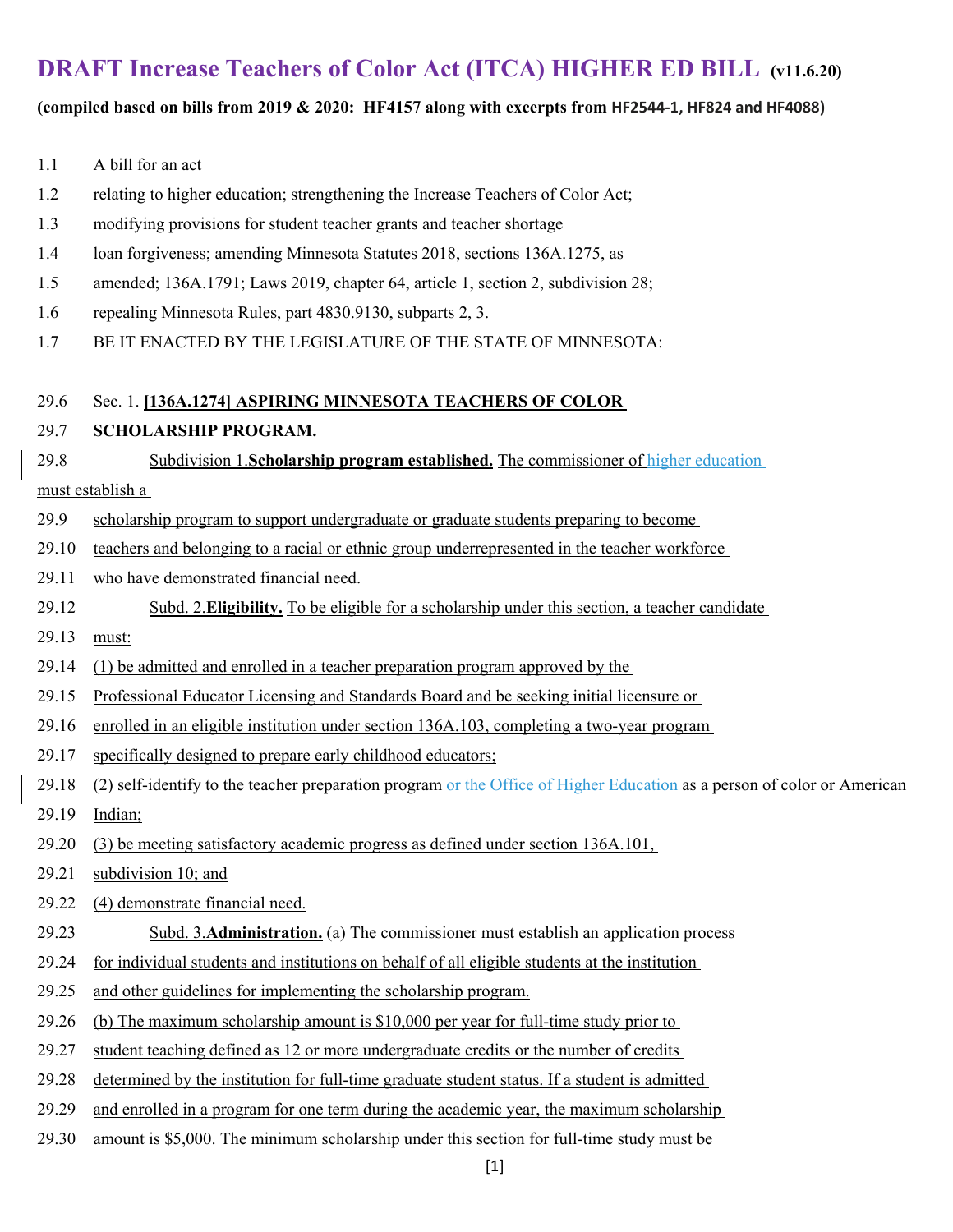- 29.31 no less than \$1,000 per year. The amount determined must be reduced and prorated per
- 30.1 credit for part-time study. The maximum total amount of a scholarship per candidate is
- 30.2 \$25,000 in a lifetime.
- 30.3 (c) Established amounts are not rulemaking for purposes of chapter 14 or section 14.386.
- 30.4 (d) Scholarships must be paid to the teacher preparation institution on behalf of the
- 30.5 candidate after the institution has informed the office of candidates' names, self-identified
- 30.6 racial and ethnic identities, gender, licensure area sought, and full-time or part-time status.
- 30.7 (e) The amount of the award must not exceed the applicant's cost of attendance after
- 30.8 deducting: (1) the sum of all state or federal grants and gift aid received, including a Pell
- 30.9 Grant and state grant; (2) the sum of all institutional grants, scholarships, tuition waivers,
- 30.10 and tuition remission amounts; and (3) the amount of any private grants or scholarships.
- 4.6 Subd. 4.**Creation of account**. An aspiring teachers of color scholarships reserve account is
- 4.7 established in the special revenue fund. Money in the account is appropriated to the
- 4.8 commissioner to fund grants to student teachers belonging to a racial or ethnic group
- 4.9 underrepresented in the teacher workforce. Appropriations from the account do not cancel
- 4.10 and are available until expended.
- 4.11 Subd. 5.**Reporting**. (a) By July 15 of each year, the commissioner of higher education
- 4.12 must submit and publish online an interim report based on available data and by December 15 a full report on the
- details of the program under this section for the previous fiscal
- 4.13 year to the legislative committees with jurisdiction over higher education finance and policy.
- 4.14 The report must include the following information:
- 4.15 (1) the balance of the scholarship program reserve account in the special revenue
- 4.16 fund;
- 4.23 (i) the number of eligible applicants and the number of teacher candidates receiving a
- 4.24 scholarship, each broken down by postsecondary institution with 10 or more recipients; and
- 4.25 (ii) the total number of awards, the total dollar amount of all awards, and the average
- 4.26 award amount.
- 4.27 (b) The report under paragraph (a) must be submitted in compliance with sections 3.195
- 4.28 and 3.197.
- 30.11 **EFFECTIVE DATE.** This section is effective July 1, 2021, and initial grants must be
- 30.12 awarded by November 1, 2021.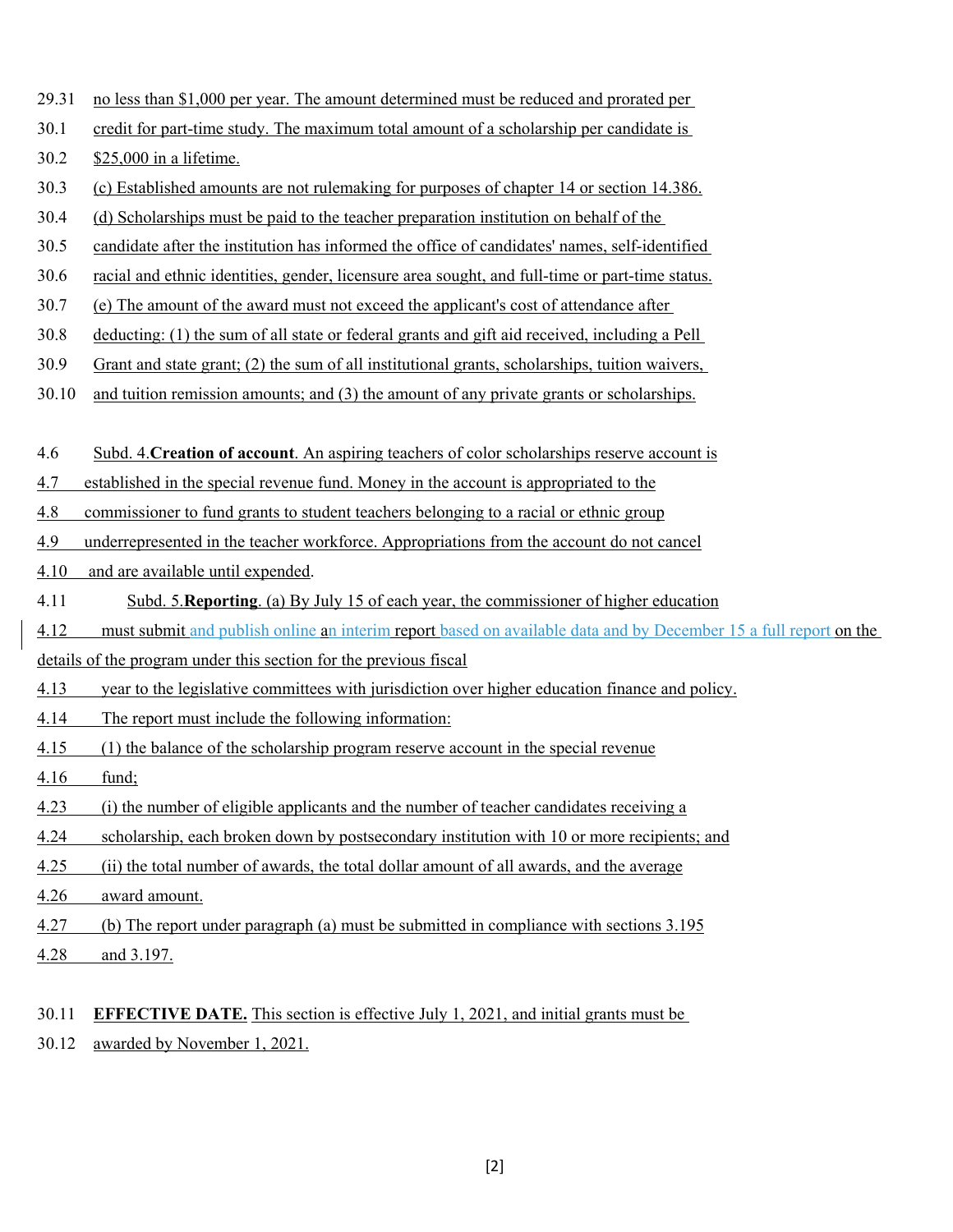- 1.8 Section 2. Minnesota Statutes 2018, section 136A.1275, as amended by Laws 2019, chapter
- 1.9 64, article 2, sections 8 and 9, is amended to read:
- 1.10 **136A.1275 STUDENT TEACHER CANDIDATE GRANTS.**
- 1.11 Subdivision 1.**Establishment.** (a) The commissioner of the Office of Higher Education
- 1.12 must establish a grant program for student teaching stipends for low-income students enrolled
- 1.13 in a Professional Educator Licensing and Standards Board-approved teacher preparation
- 1.14 program who intend to teach are student teaching in a licensure shortage area after graduating
- 1.15 and receiving their teaching license or belong to an underrepresented a racial or ethnic group
- 1.16 underrepresented in the teacher workforce.
- 1.17 (b) "Shortage area" means a license field or economic development region within
- 1.18 Minnesota defined as a shortage area by the Department of Education using data collected
- 1.19 for the teacher supply and demand report under section 127A.05, subdivision 6, or other
- 1.20 surveys conducted by the Department of Education that provide indicators for teacher supply-
- 1.21 and demand.
- 1.22 Subd. 1a.**Definitions.** For the purposes of this section, the following terms have the
- 1.23 meanings given.
- 2.1 (a) "Economic development region" means an area so designated in the governor's
- 2.2 executive order number 83-15, dated March 15, 1983.
- 2.3 (b) "Licensure shortage area" means a licensure field within an economic development
- 2.4 region experiencing a shortage of Tier 3 or Tier 4 licensed teachers as determined by the
- 2.5 Professional Educator Licensing and Standards Board using data collected for the teacher
- 2.6 supply and demand report under section 122A.091, subdivision 5, and the tiered license
- 2.7 and special permission report in accordance with Minnesota Rules, part 8710.0310, subpart
- 2.8 8. The severity of a licensure shortage area is determined by the percentage of teachers
- 2.9 working in a licensure field not holding a Tier 3 or Tier 4 license in that field where there
- 2.10 are at least ten teachers in the economic development region working within that licensure
- 2.11 field.
- 2.12 (c) "Permanent residence" means:
- 2.13 (1) the address listed on the student teacher's most recent Free Application for Federal
- 2.14 Student Aid (FAFSA) or state financial aid application; or
- 2.15 (2) the economic development region in which the student teacher graduated from high
- 2.16 school.
- 2.17 (d) "Racial or ethnic group underrepresented in the teacher workforce" means a racial
- 2.18 or ethnic group for which the aggregate percentage of Minnesota teachers of that racial or
- 2.19 ethnic group is lower than the aggregate percentage of Minnesota kindergarten through
- 2.20 grade 12 students of that racial or ethnic group.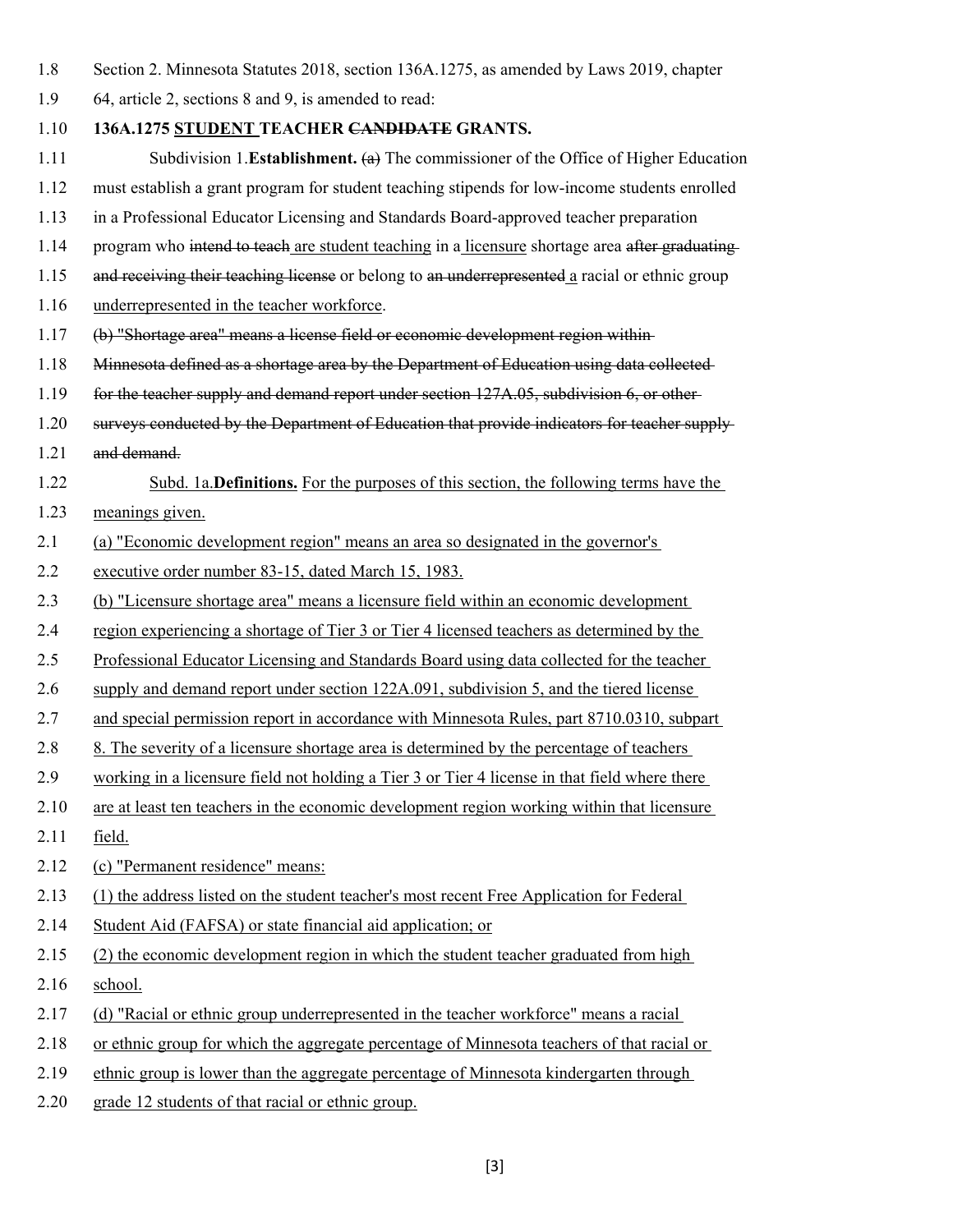| 2.21 | Subd. 2. Eligibility. To be eligible for a grant under this section, a student teacher                        |  |  |  |
|------|---------------------------------------------------------------------------------------------------------------|--|--|--|
| 2.22 | candidate must:                                                                                               |  |  |  |
| 2.23 | (1) meet all of the following criteria:                                                                       |  |  |  |
| 2.24 | $\left(\frac{1}{2}\right)$ be enrolled in a Professional Educator Licensing and Standards Board-approved      |  |  |  |
| 2.25 | teacher preparation program that requires at least 12 weeks of student teaching to complete                   |  |  |  |
| 2.26 | the program in order to be recommended for any Tier 3 teaching license;                                       |  |  |  |
| 2.27 | $\frac{2}{2}$ (ii) demonstrate financial need based on criteria established by the commissioner               |  |  |  |
| 2.28 | under subdivision 3; and                                                                                      |  |  |  |
| 2.29 | $\left(\frac{3}{2}\right)$ (iii) be meeting satisfactory academic progress as defined under section 136A.101, |  |  |  |
| 2.30 | subdivision 10; and                                                                                           |  |  |  |
| 2.31 | (2) meet one of the following criteria:                                                                       |  |  |  |
|      |                                                                                                               |  |  |  |
| 3.1  | $(4)$ intend to teach in a shortage area $(i)$ be student teaching in one of the ten most severe              |  |  |  |
| 3.2  | licensure shortage areas in the economic development region where either the candidate's                      |  |  |  |
| 3.3  | student teaching site or permanent residence is located in the year the student receives a                    |  |  |  |
| 3.4  | grant; or                                                                                                     |  |  |  |
| 3.5  | (ii) belong to a racial or ethnic group underrepresented in the Minnesota teacher                             |  |  |  |
| 3.6  | workforce. Intent can be documented based on the teacher license field the student is pursuing                |  |  |  |
|      |                                                                                                               |  |  |  |
| 3.7  | or a statement of intent to teach in an economic development region defined as a shortage-                    |  |  |  |
| 3.8  | area in the year the student receives a grant.                                                                |  |  |  |
| 3.9  | Subd. 3. Administration; repayment. (a) The commissioner must establish an                                    |  |  |  |
| 3.10 | application process and other guidelines for implementing this program. The commissioner                      |  |  |  |
| 3.11 | must notify grant recipients of their award amounts by the following dates:                                   |  |  |  |
| 3.12 | (1) for fall student teaching placements, recipient must be notified by August 1;                             |  |  |  |
| 3.13 | (2) for spring student teaching placements, recipients must be notified by December 1;                        |  |  |  |
| 3.14 | and                                                                                                           |  |  |  |
| 3.15 | (3) for summer student teaching placements, recipients must be notified by May 1.                             |  |  |  |
| 3.16 | These notification deadlines do not apply in cases where grants are awarded to student                        |  |  |  |
| 3.17 | teachers who applied after application deadlines and there were funds remaining after the                     |  |  |  |
| 3.18 | initial round of grants awarded.                                                                              |  |  |  |
| 3.19 | (b) The commissioner must determine each academic year the stipend amount up to                               |  |  |  |
| 3.20 | \$7,500 based on the amount of available funding, the number of eligible applicants, and the                  |  |  |  |
| 3.21 | financial need of the applicants.                                                                             |  |  |  |
| 3.22 | (c) In order to improve all students' access to effective and diverse teachers under sections                 |  |  |  |
| 3.23 | 120B.11 and 124D.861, a percentage of the total award funds available at the beginning of                     |  |  |  |

[4]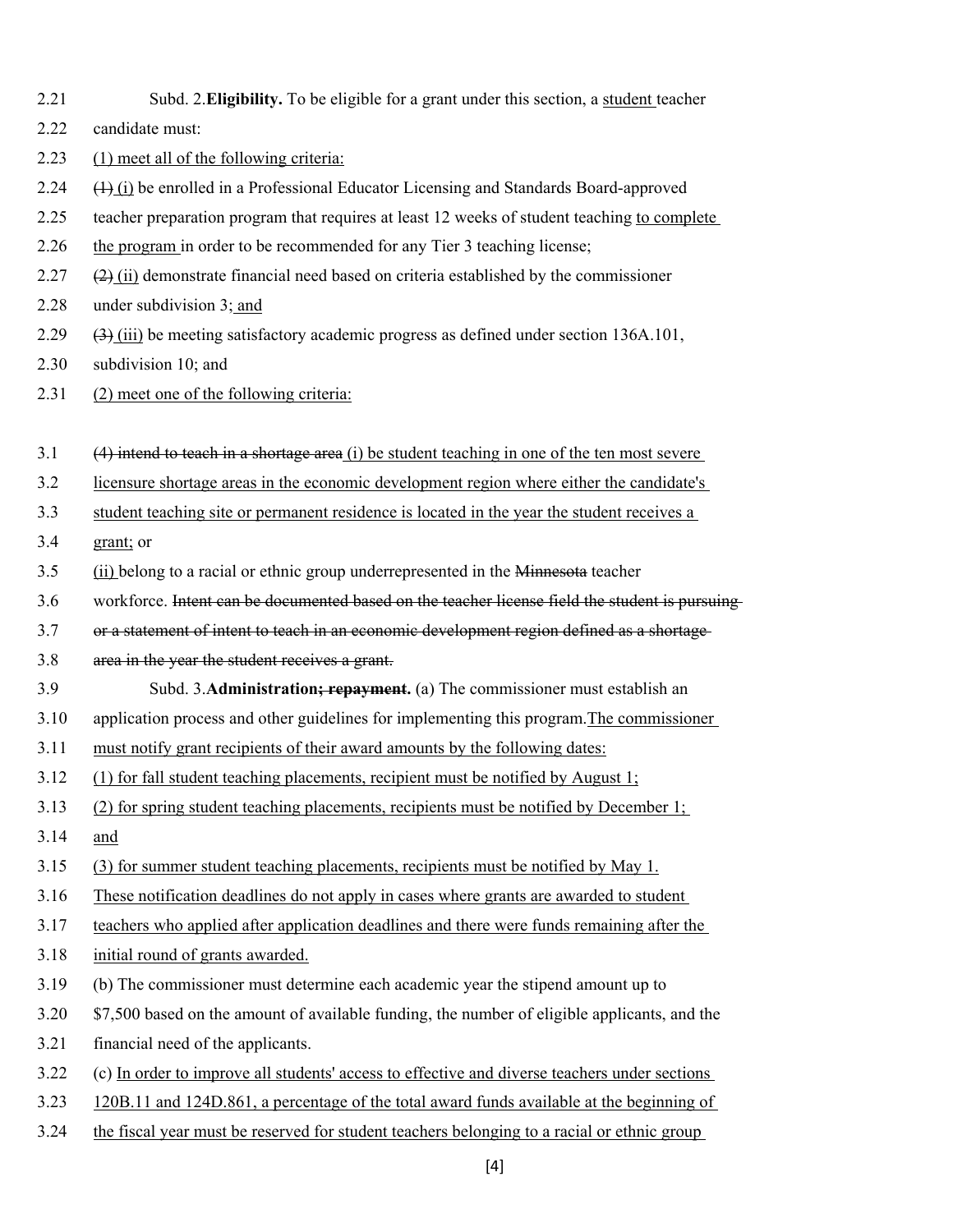| 3.25 | underrepresented in the teacher workforce. The percentage of the total award funds available                     |
|------|------------------------------------------------------------------------------------------------------------------|
| 3.26 | at the beginning of the fiscal year reserved for teacher candidates who identify as belonging                    |
| 3.27 | to a racial or ethnic group underrepresented in the Minnesota teacher workforce must be                          |
| 3.28 | equal to or greater than the total percentage of kindergarten through grade 12 students of                       |
| 3.29 | racial or ethnic groups underrepresented in the Minnesota teacher workforce as measured                          |
| 3.30 | under section 120B.35, subdivision 3. If this percentage cannot be met fully spent because                       |
| 3.31 | of a lack of qualifying candidates, the remaining amount may be awarded to teacher-                              |
| 3.32 | eandidates who intend to teach in a shortage area must be transferred to the student teacher                     |
| 3.33 | grant program reserve account.                                                                                   |
| 4.1  | (d) The commissioner must give equal consideration to all applicants regardless of the                           |
| 4.2  | order the application was received before the application deadline. If the amount appropriated                   |
| 4.3  | for this program is insufficient to make full awards to eligible applicants, the commissioner                    |
| 4.4  | must give priority for awarding grants to applicants pursuing the most severe licensure                          |
| 4.5  | shortage areas in their respective economic development regions.                                                 |
| 4.6  | Subd. 4. Creation of account. A student teacher grant program reserve account is                                 |
| 4.7  | established in the special revenue fund. Money in the account is appropriated to the                             |
| 4.8  | commissioner to fund grants to student teachers belonging to a racial or ethnic group                            |
| 4.9  | underrepresented in the teacher workforce. Appropriations from the account do not cancel                         |
| 4.10 | and are available until expended.                                                                                |
| 4.11 | Subd. 5. Reporting. (a) By July 15 of each year, the commissioner of higher education                            |
| 4.12 | must submit and publish online a report on the details of the program under this section for the previous fiscal |
| 4.13 | year to the legislative committees with jurisdiction over higher education finance and policy.                   |
| 4.14 | The report must include the following information:                                                               |
| 4.15 | (1) the balance of the student teacher grant program reserve account in the special revenue                      |
| 4.16 | fund;                                                                                                            |
| 4.17 | (2) the licensure shortage areas giving rise to award eligibility, organized by economic                         |
| 4.18 | development region;                                                                                              |
| 4.19 | (3) the extent of racial or ethnic underrepresentation in the teacher workforce statewide                        |
| 4.20 | and broken down by economic development region; and                                                              |
| 4.21 | (4) separately for eligibility based on licensure shortage area and eligibility based on                         |
| 4.22 | racial or ethnic underrepresentation:                                                                            |
| 4.23 | (i) the number of eligible applicants and the number of student teachers receiving an                            |
| 4.24 | award, each broken down by postsecondary institution; and                                                        |

 $\overline{\phantom{a}}$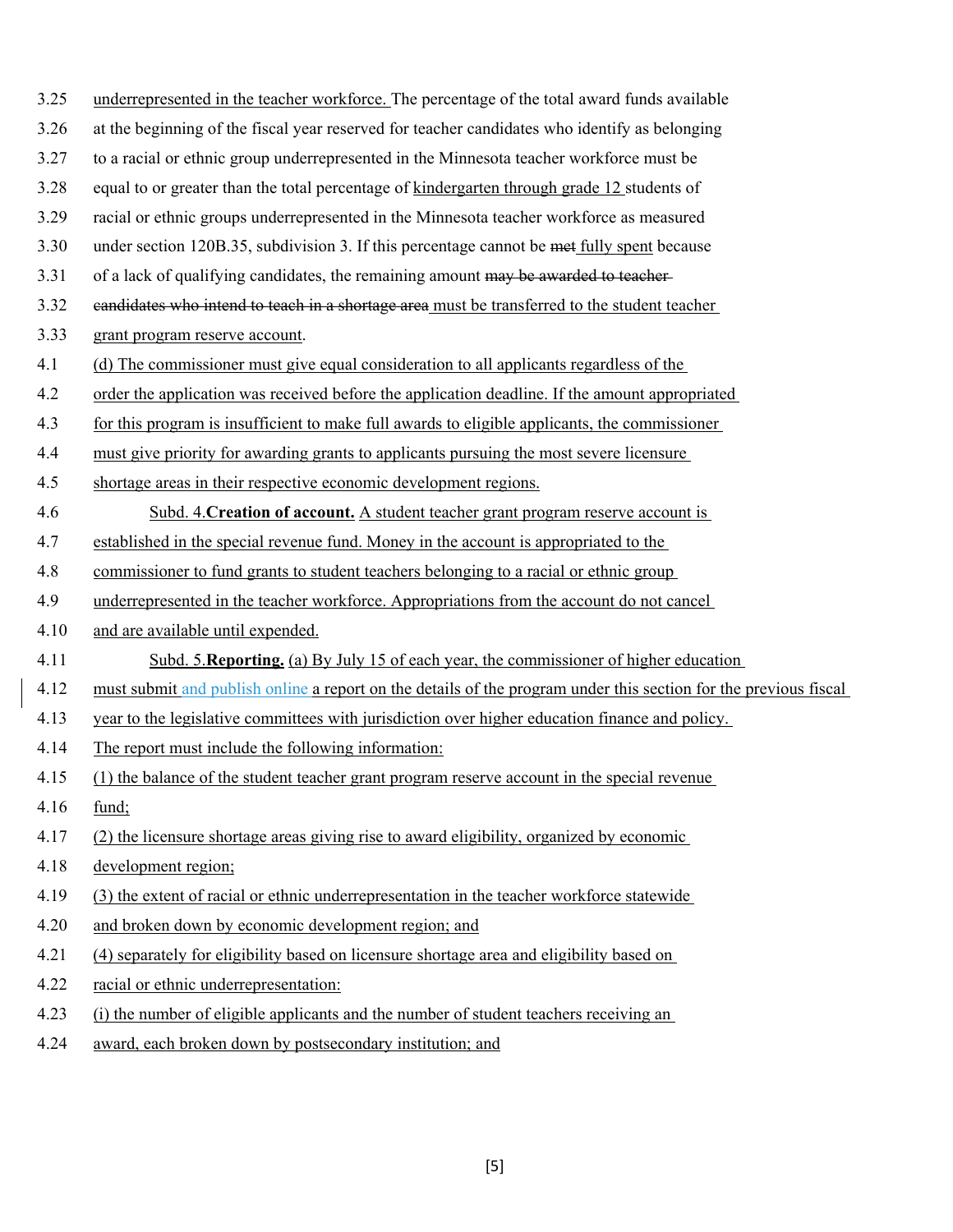- 4.26 award amount.
- 4.27 (b) The report under paragraph (a) must be submitted in compliance with sections 3.195
- 4.28 and 3.197.
- 4.29 (c) Within 60 days after each round of award notifications required under subdivision
- 4.30 3, paragraph (a), the commissioner must publish on the Office of Higher Education's website
- 4.31 a report with data on the most recent round of grant awards. The report must include the
- 4.32 same information required to be included in the report under paragraph (a).

#### 5.1 **EFFECTIVE DATE.** This section is effective July 1, 2021, except that the commissioner

- 5.2 may delay notification to student teachers receiving grants for the fall 2021 term until August
- 5.3 15, 2020.
- 5.4 Sec. 3. Minnesota Statutes 2018, section 136A.1791, is amended to read:

### 5.5 **136A.1791 TEACHER SHORTAGE LOAN FORGIVENESS PROGRAM.**

- 5.6 Subdivision 1.**Definitions.** (a) The terms used in this section have the meanings given
- 5.7 them in this subdivision.
- 5.8 (b) "Qualified educational loan" means a government, commercial, or foundation loan
- 5.9 for actual costs paid for tuition and reasonable educational and living expenses related to a
- 5.10 teacher's preparation or further education.
- 5.11 (c) "School district" means an independent school district, special school district,
- 5.12 intermediate district, education district, special education cooperative, service cooperative,
- 5.13 a cooperative center for vocational education, or a charter school located in Minnesota.
- 5.14 (d) "Teacher" means a classroom teacher or other similar professional employee required by law to hold a license or permission from an individual holding a teaching license issued by the Professional
- 5.15 Educator Licensing and Standards Board who is employed by a school district. to provide

5.16 elassroom instruction, or For the purposes of this program, a teacher also means a Head Start or Early Head Start nonlicensed early childhood

- 5.17 professional employed by a Head Start program under section 119A.50.
- 5.18 (e) "Teacher shortage area" means:
- 5.19 (1) the licensure fields and economic development regions reported determined by the Professional Educator Licensing and Standards Board commissioner-
- 5.20 of education as experiencing a teacher shortage; and
- 5.21 (2) economic development regions where there is a shortage of licensed teachers who
- 5.22 reflect the racial or ethnic diversity of students in the region. as reported by the commissioner of education.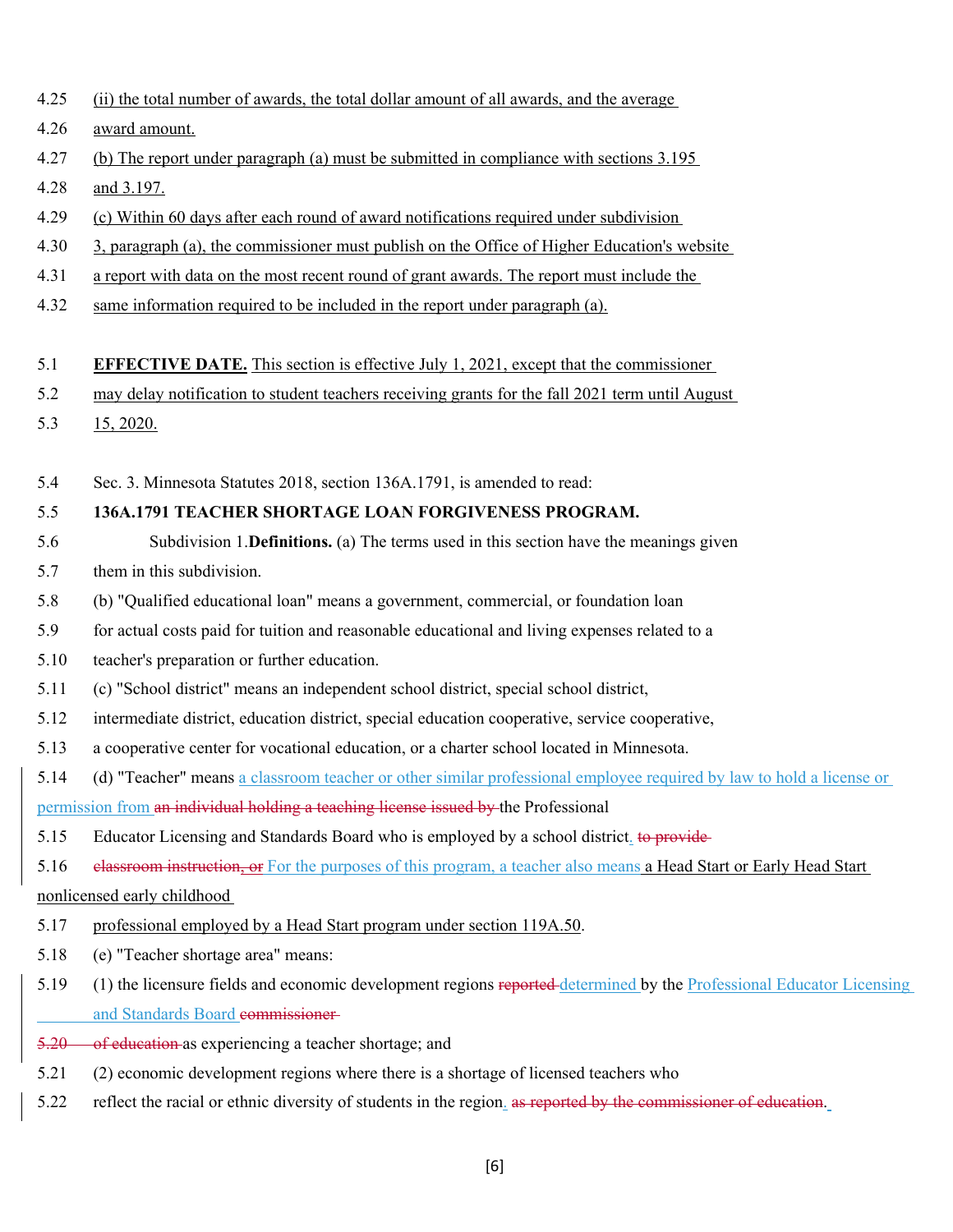| 5.23 | Such shortages exist where the aggregate percentage of American Indian teachers and teachers of color in the region    |  |  |  |  |
|------|------------------------------------------------------------------------------------------------------------------------|--|--|--|--|
|      | is lower than the aggregate percentage of kindergarten through 12 American Indian students and students of color. Only |  |  |  |  |
|      | individuals who close the gap between these percentages qualify as filling a shortage by this definition.              |  |  |  |  |
| 5.24 | (f) "Commissioner" means the commissioner of the Office of Higher Education unless                                     |  |  |  |  |
| 5.25 | indicated otherwise.                                                                                                   |  |  |  |  |
| 5.26 | (g) "Economic development region" means an area so designated in the governor's                                        |  |  |  |  |
| 5.27 | executive order number 83-15, dated March 15, 1983.                                                                    |  |  |  |  |
| 5.28 | (h) "Racial or ethnic group underrepresented in the teacher workforce" has the meaning                                 |  |  |  |  |
| 5.29 | given in section 136A.1275.                                                                                            |  |  |  |  |
| 5.30 | (i) "Licensure shortage area" has the meaning given in section 136A.1275.                                              |  |  |  |  |
| 6.1  | Subd. 2. Program established; administration. (a) The commissioner shall must                                          |  |  |  |  |
| 6.2  | establish and administer a teacher shortage loan forgiveness program. A teacher is eligible-                           |  |  |  |  |
| 6.3  | for the program if the teacher is teaching in an identified teacher shortage area under-                               |  |  |  |  |
| 6.4  | subdivision 3 and complies with the requirements of this section.                                                      |  |  |  |  |
| 6.5  | (b) The commissioner must give equal consideration to all applicants regardless of the                                 |  |  |  |  |
| 6.6  | order the application was received before the application deadline. If the amount appropriated                         |  |  |  |  |
| 6.7  | for this program is insufficient to make full awards to eligible applicants, the commissioner                          |  |  |  |  |
| 6.8  | must give priority for awarding loan for giveness to: first, applicants with the greatest financial                    |  |  |  |  |
| 6.9  | need considering the applicant's income, household size, and total qualified educational                               |  |  |  |  |
| 6.10 | loan; and, second, applicants teaching in the most severe licensure shortage areas in the                              |  |  |  |  |
| 6.11 | economic development region where they teach.                                                                          |  |  |  |  |
| 6.12 | (c) The commissioner must ensure an equitable distribution of student loan repayment                                   |  |  |  |  |
| 6.13 | funds to teachers across all economic development regions using a method determined by                                 |  |  |  |  |
| 6.14 | the commissioner. Funds dedicated to teachers from racial or ethnic groups underrepresented                            |  |  |  |  |
| 6.15 | in the teacher workforce must be allocated separately.                                                                 |  |  |  |  |
| 6.16 | (d) In order to improve all students' access to effective and diverse teachers under sections                          |  |  |  |  |
| 6.17 | 120B.11 and 124D.861, a percentage of the total program funds available at the beginning                               |  |  |  |  |
| 6.18 | of the fiscal year must be reserved for teachers belonging to a racial or ethnic group                                 |  |  |  |  |
| 6.19 | underrepresented in the teacher workforce. The percentage of the total award funds available                           |  |  |  |  |
| 6.20 | at the beginning of the fiscal year reserved for teachers who identify as belonging to a racial                        |  |  |  |  |
| 6.21 | or ethnic group underrepresented in the teacher workforce must be equal to or greater than                             |  |  |  |  |
| 6.22 | the total percentage of kindergarten through grade 12 students of racial or ethnic groups                              |  |  |  |  |
| 6.23 | underrepresented in the Minnesota teacher workforce as measured under section 120B.35,                                 |  |  |  |  |
| 6.24 | subdivision 3.                                                                                                         |  |  |  |  |
| 6.25 | Subd. 3. Use of report on teacher shortage areas. The commissioner of education-                                       |  |  |  |  |
| 6.26 | shall use the teacher supply and demand report to the legislature to identify the licensure-                           |  |  |  |  |
| 6.27 | fields and economic development regions in Minnesota experiencing a teacher shortage.                                  |  |  |  |  |

[7]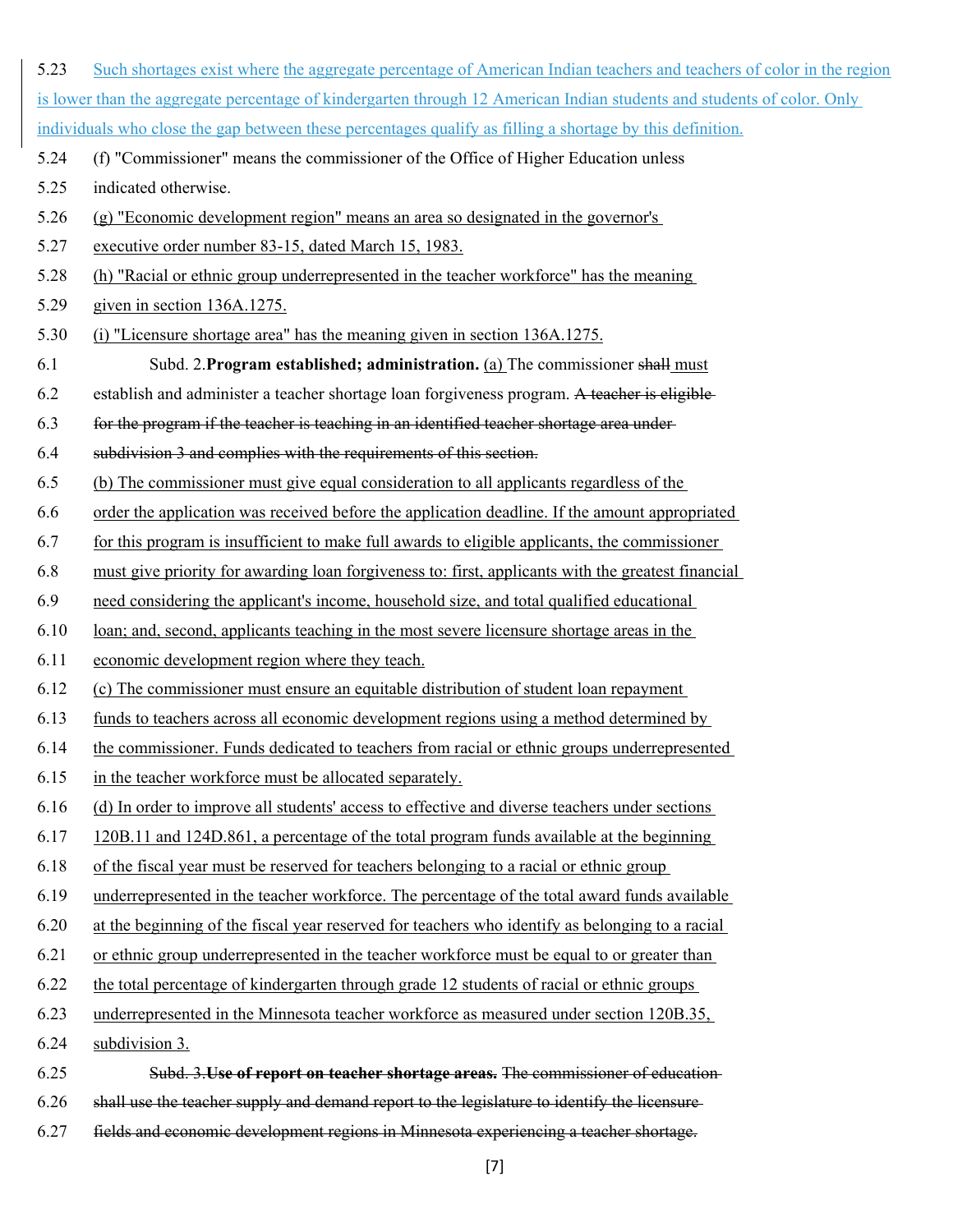- 6.28 Subd. 4.**Application for loan forgiveness; eligibility.** (a) Each applicant for loan
	- 6.29 forgiveness, according to rules adopted by the commissioner, shall must:
	- 6.30 (1) apply for teacher shortage loan forgiveness and promptly submit any additional
- 6.31 information required by the commissioner; and
- 6.32 (2) submit to the commissioner a completed affidavit, prescribed by the commissioner,
- 6.33 affirming the teacher is teaching in: (i) a licensure field identified by the commissioner as-
- 7.1 experiencing a teacher shortage; or (ii) an economic development region identified by the
- 7.2 commissioner as experiencing a teacher shortage eligible for loan forgiveness.
- 7.3 (b) To be eligible for loan forgiveness under this section, a teacher must have taught in
- 7.4 Minnesota for at least one complete school year and:
- 7.5 (1) have taught for at least one year and still be currently teaching in one of the ten most
- 7.6 severe licensure shortage areas in the teacher's economic development region; or
- 7.7 (2) belong to a racial or ethnic group underrepresented in the teacher workforce.
- 7.8 Subd. 5.**Amount of loan forgiveness.** (a) To the extent funding is available, the annual
- 7.9 amount of teacher shortage loan forgiveness for an approved applicant shall must not exceed
- 7.10 \$1,000 \$2,000 or the cumulative balance of the applicant's qualified educational loans,
- 7.11 including principal and interest, whichever amount is less.
- 7.12 (b) Recipients must secure their own qualified educational loans. Teachers who graduate
- 7.13 from an approved teacher preparation program or teachers who add a licensure field,
- 7.14 consistent with the teacher shortage requirements of this section, are eligible to apply for
- 7.15 the loan forgiveness program.
- 7.16 (c) No teacher shall may receive more than five ten annual awards.
- 7.17 (d) Notwithstanding paragraph (a), an approved applicant who meets both eligibility
- 7.18 criteria under subdivision 4, paragraph (b), clauses (1) and (2), may receive an annual amount
- 7.19 of up to \$3,000 or the cumulative balance of the applicant's qualified educational loans,
- 7.20 including principal and interest, whichever amount is less.
- 7.21 Subd. 6.**Disbursement.** (a) The commissioner must make annual disbursements directly
- 7.22 to the participant of the amount for which a participant is eligible, for each year that a
- 7.23 participant is eligible.
- 7.24 (b) Within 60 days of the disbursement date, the participant must provide the
- 7.25 commissioner with verification that the full amount of loan repayment disbursement has
- 7.26 been applied toward the designated loans. A participant that previously received funds under
- 7.27 this section but has not provided the commissioner with such verification is not eligible to
- 7.28 receive additional funds.
- 7.29 Subd. 7.**Penalties.** (a) A teacher who submits a false or misleading application or other
- 7.30 false or misleading information to the commissioner may:
- 7.31 (1) have his or her teaching license suspended or revoked under section 122A.20;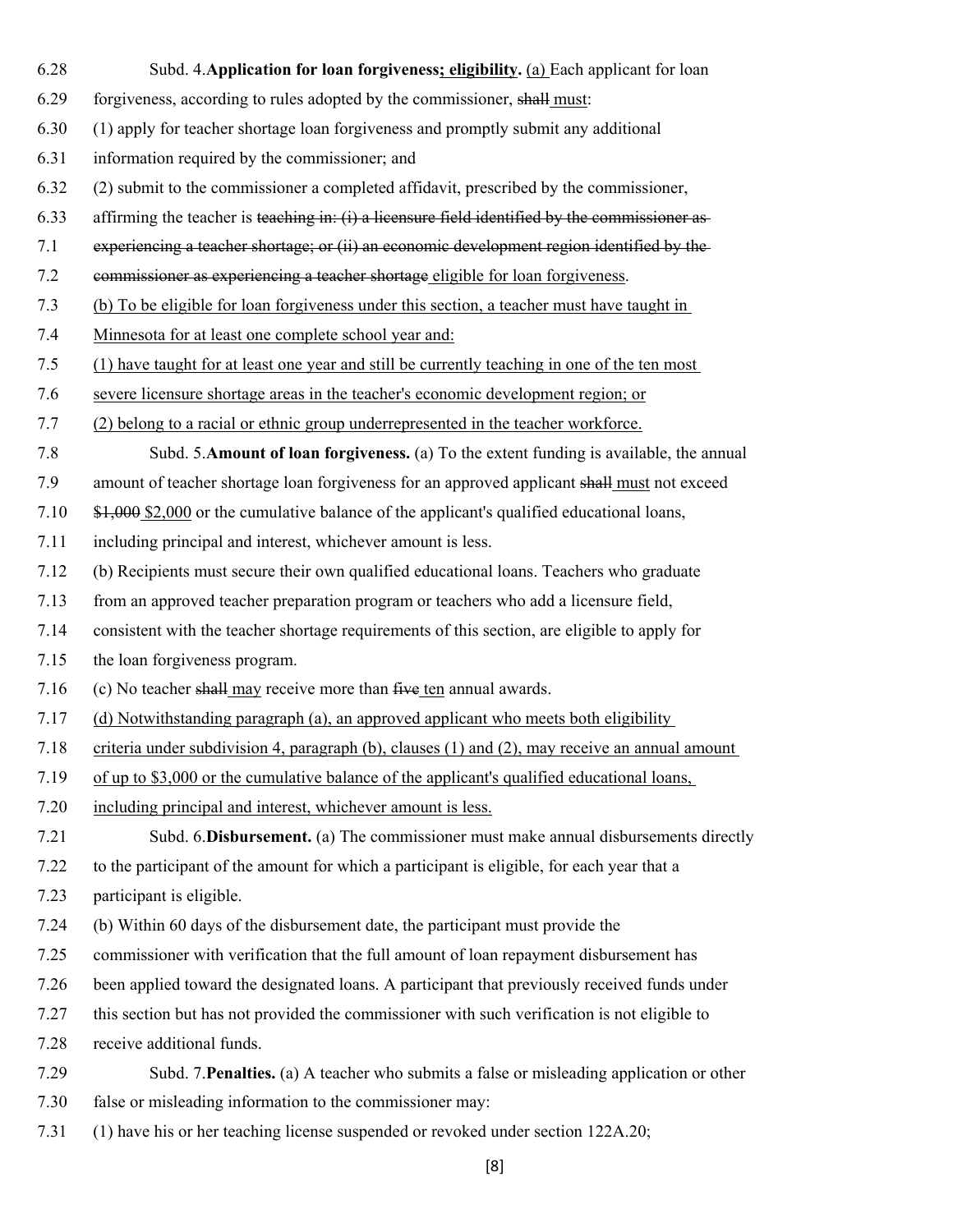| 7.32 | (2) be disciplined by the teacher's employing school district; or                          |  |  |  |
|------|--------------------------------------------------------------------------------------------|--|--|--|
| 8.1  | (3) be required by the commissioner to repay the total amount of the loan forgiveness      |  |  |  |
| 8.2  | he or she received under this program, plus interest at a rate established under section   |  |  |  |
| 8.3  | 270C.40.                                                                                   |  |  |  |
| 8.4  | (b) The commissioner must deposit any repayments received under paragraph (a) in the       |  |  |  |
| 8.5  | fund established in subdivision 8.                                                         |  |  |  |
| 8.6  | Subd. 8. Account established. A teacher shortage loan forgiveness repayment account        |  |  |  |
| 8.7  | is created in the special revenue fund for depositing money appropriated to or received by |  |  |  |
| 8.8  | the commissioner for the program. Money deposited in the account is appropriated to the    |  |  |  |
| 8.9  | commissioner, does not cancel, and is continuously available for loan forgiveness under    |  |  |  |
| 8.10 | this section.                                                                              |  |  |  |
| 8.11 | Subd. 9. Annual reporting. By February 1 of each year, the commissioner must report        |  |  |  |
| 8.12 | to the chairs of the kindergarten through grade 12 and higher education committees of the  |  |  |  |
| 8.13 | legislature on:                                                                            |  |  |  |
| 8.14 | (1) the balance of the teacher shortage loan forgiveness repayment account in the special  |  |  |  |
| 8.15 | revenue fund;                                                                              |  |  |  |
| 8.16 | (2) the amounts of funds allocated among the economic development regions;                 |  |  |  |
| 8.17 | (3) the number of eligible individuals who applied for loan for giveness and the number    |  |  |  |
| 8.18 | of individuals who received loan forgiveness under this section, and the basis for their   |  |  |  |
| 8.19 | eligibility;                                                                               |  |  |  |
| 8.20 | $(4)$ the race or ethnicity of the teachers participating in the program,                  |  |  |  |
| 8.21 | (5) the licensure shortage areas and economic development regions in which the teachers    |  |  |  |
| 8.22 | taught,;                                                                                   |  |  |  |
| 8.23 | (6) separately for both applicants and recipients, the total amount of the all qualified   |  |  |  |
| 8.24 | education loan debts stated, the average amount of qualified loan debt, and the range in   |  |  |  |
| 8.25 | amount of loan debt stated;                                                                |  |  |  |
| 8.26 | (7) the average amount paid to a teacher participating in the program <sub>5</sub> ; and   |  |  |  |
| 8.27 | (8) other summary data identified by the commissioner as outcome indicators.               |  |  |  |
|      |                                                                                            |  |  |  |

- 8.28 Subd. 10.**Rulemaking.** The commissioner shall adopt rules under chapter 14 to
- 8.29 administer this section.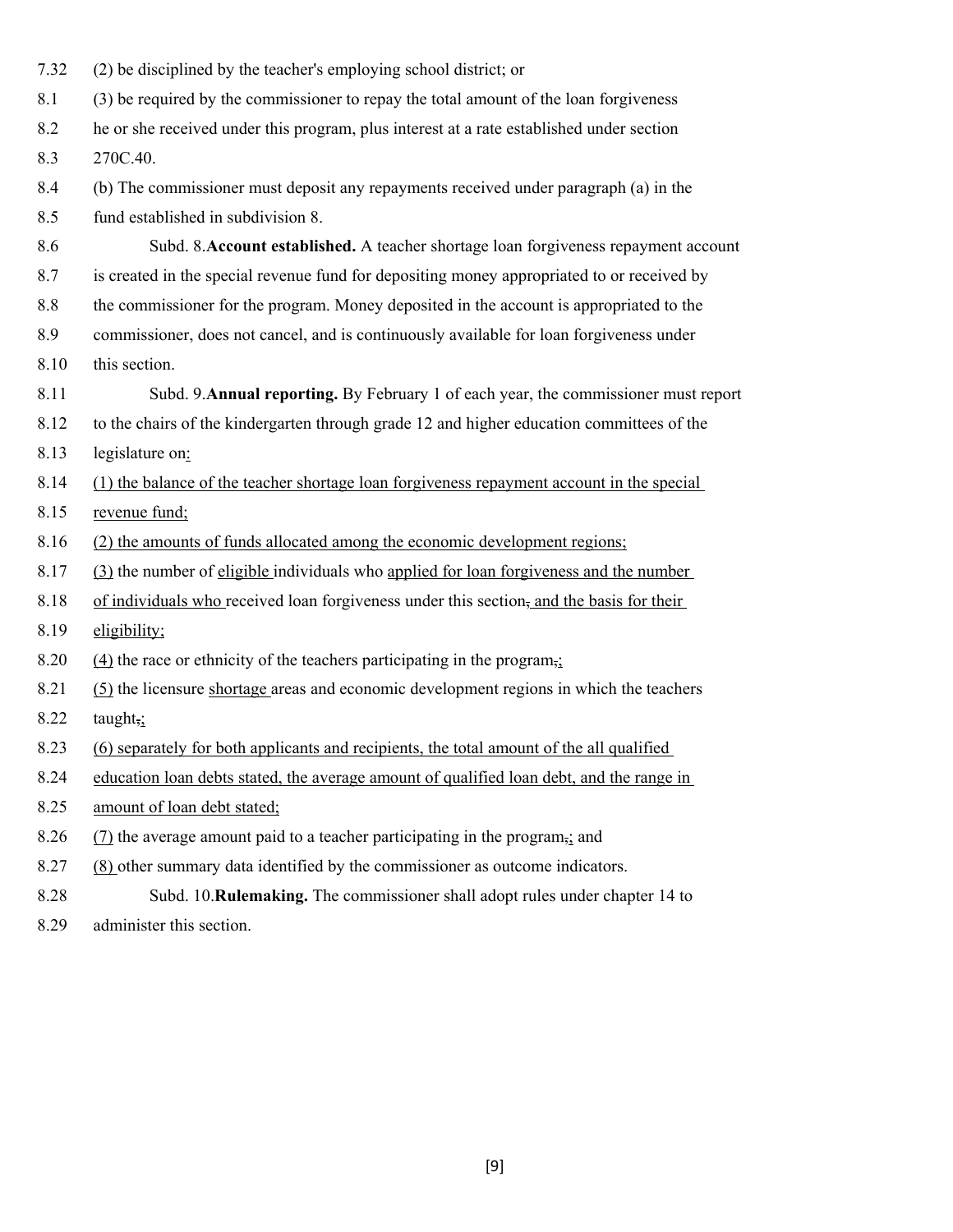## 9.1 Sec. 4. **Appropriations.**

| 26.1  | Subd. 1. Aspiring Minnesota teachers of color scholarships. (a) For transfer to the                                  |  |  |  |
|-------|----------------------------------------------------------------------------------------------------------------------|--|--|--|
| 26.2  | Office of Higher Education for scholarships to candidates preparing to teach in licensure                            |  |  |  |
| 26.3  | or demographic shortage areas under Minnesota Statutes, section 136A.1274:                                           |  |  |  |
|       |                                                                                                                      |  |  |  |
| 26.4  | $\underline{\mathbb{S}}$<br>10,150,000<br>2022<br><u></u>                                                            |  |  |  |
|       |                                                                                                                      |  |  |  |
| 26.5  | $\underline{\mathbb{S}}$<br>16,150,000<br>2023<br><u></u>                                                            |  |  |  |
|       |                                                                                                                      |  |  |  |
| 26.6  | (b) The Office of Higher Education may use no more than \$150,000 of the appropriation                               |  |  |  |
| 26.7  | amount to administer the program under this subdivision.                                                             |  |  |  |
| 26.8  | (c) If this dedicated amount is not fully spent because of a lack of qualifying candidates, any remaining money must |  |  |  |
|       | be transferred to the aspiring teachers of color scholarship program reserve account                                 |  |  |  |
| 26.9  | (d) The base appropriation for fiscal year 2024 and later is \$16,150,000.                                           |  |  |  |
|       |                                                                                                                      |  |  |  |
| 26.10 | Subd. 2. Student teacher grants in shortage areas. (a) For transfer to the                                           |  |  |  |
| 26.11 | Office of Higher Education for the student teacher candidate grants in shortage areas program                        |  |  |  |
| 26.12 | under Minnesota Statutes, section 136A.1275, directed to support candidates belonging to                             |  |  |  |
| 26.13 | a racial or ethnic group underrepresented in the teacher workforce and meeting other                                 |  |  |  |
| 26.14 | eligibility requirements:                                                                                            |  |  |  |
|       |                                                                                                                      |  |  |  |
| 26.15 | $\underline{\mathbb{S}}$<br>2,317,500<br>2022<br>$\cdots$                                                            |  |  |  |
|       |                                                                                                                      |  |  |  |
| 26.16 | $\overline{\mathbb{S}}$<br>3,100,000<br>2023<br>$\cdots$                                                             |  |  |  |
|       |                                                                                                                      |  |  |  |
| 26.17 | (b) The Office of Higher Education may use no more than \$100,000 of the appropriation                               |  |  |  |
| 26.18 | amount to administer the program under this subdivision.                                                             |  |  |  |
| 1.8   | (c) The appropriation in this section must be used to support candidates belonging to an                             |  |  |  |
| 1.9   | underrepresented racial or ethnic group and who meet other eligibility requirements. The                             |  |  |  |
| 1.10  | appropriation is in addition to:                                                                                     |  |  |  |
| 1.11  | (1) any amount reserved under Minnesota Statutes, section 136A.1275, subdivision 3,                                  |  |  |  |
| 1.12  | paragraph (c); and                                                                                                   |  |  |  |
| 1.13  | $(2)$ the \$750,000 dedicated to candidates in Laws 2019, chapter 64, article 1, section 2,                          |  |  |  |
| 1.14  | subdivision 28.                                                                                                      |  |  |  |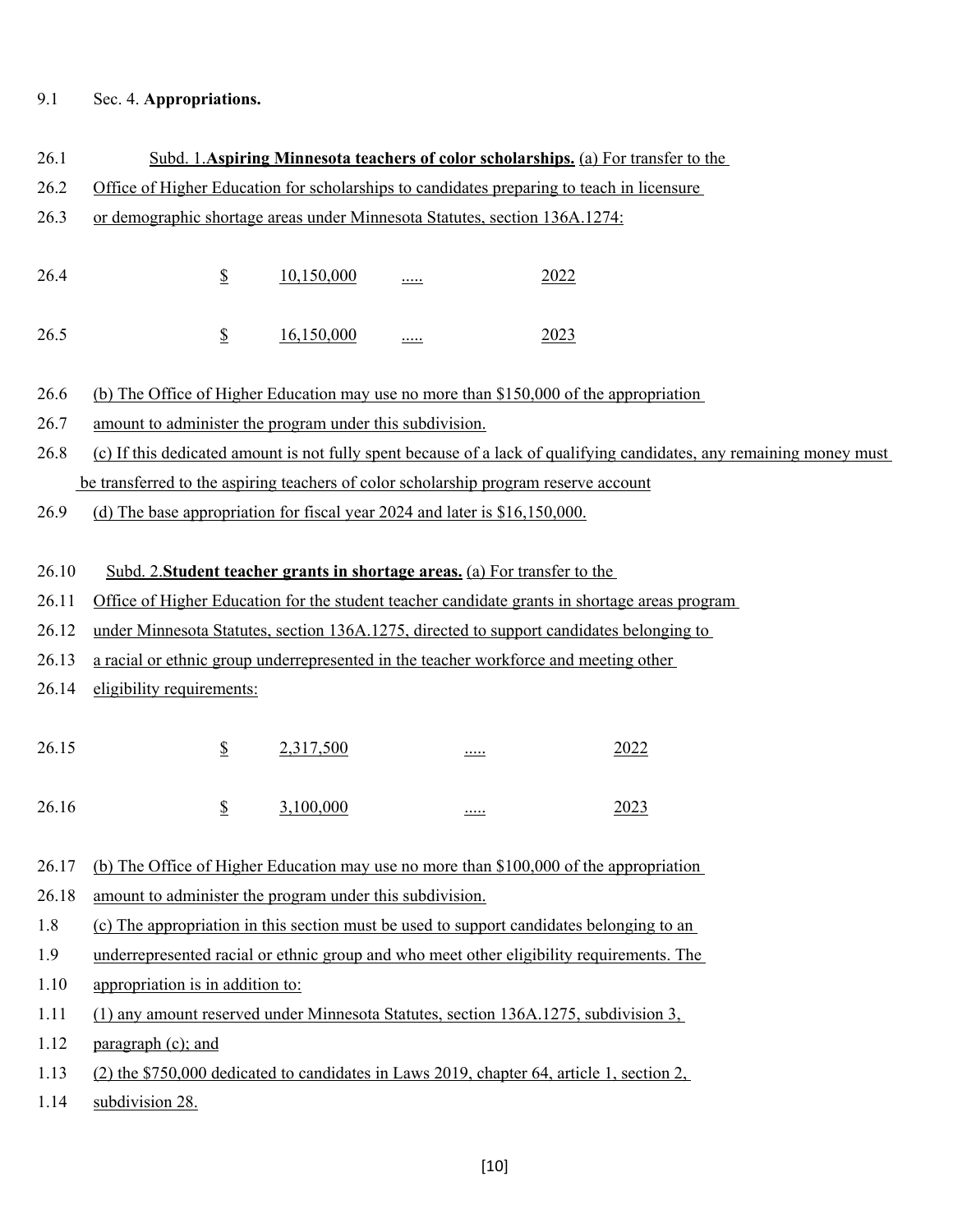- 26.19 (d) If this dedicated amount is not fully spent because of a lack of qualifying candidates, any remaining money must be transferred to the student teacher grant program reserve account
- 26.20 (e) The base appropriation for fiscal year 2024 and later for candidates belonging to a
- 26.21 racial or ethnic group underrepresented in the teacher workforce is \$4,600,000.

### 9.21 **EFFECTIVE DATE.** This section is effective July 1, 2021.

- 26.22 Subd. 3.**Teacher shortage loan forgiveness program.** (a) For transfer to the Office
- 26.23 of Higher Education for the teacher shortage loan forgiveness program under Minnesota
- 26.24 Statutes, section 136A.1791, specific to teachers defined in Minnesota Statutes, section
- 26.25 136A.1791, subdivision 1, paragraph (e), clause (3):

| 26.26 | ۵D<br>- | 2,000,000 | <u></u>                  | າ∩າາ<br>LULL |
|-------|---------|-----------|--------------------------|--------------|
| 26.27 | ۵D      | 2,000,000 | $\cdots \cdots$<br>_____ | า∩าว<br>د∠∪∠ |

- 26.28 (b) The Office of Higher Education may use no more than three percent of the
- 26.29 appropriation amount to administer the program under this subdivision.
- 26.30 (c) The base appropriation for fiscal year 2022 and later is \$5,000,000.

### 9.23 Sec. 4. **REPEALER.**

9.24 Minnesota Rules, part 4830.9130, subparts 2 and 3, are repealed.